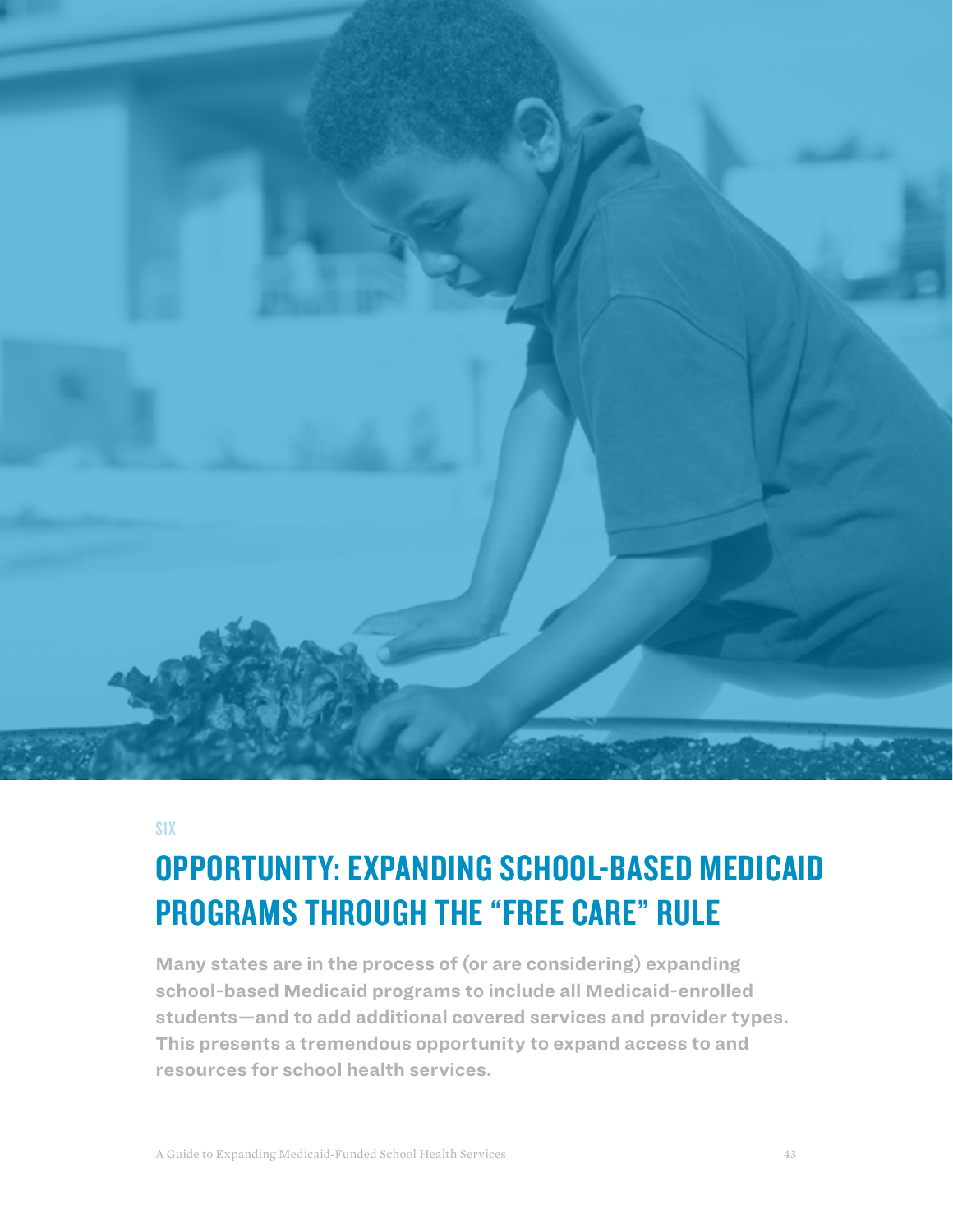### **The History of the "Free Care" Rule**

In 2014, the Centers for Medicare and Medicaid Services (CMS) issued a [letter to state](https://www.medicaid.gov/federal-policy-guidance/downloads/smd-medicaid-payment-for-services-provided-without-charge-free-care.pdf)  [Medicaid directors](https://www.medicaid.gov/federal-policy-guidance/downloads/smd-medicaid-payment-for-services-provided-without-charge-free-care.pdf) that clarified which services can be reimbursed by Medicaid in a school-based setting.<sup>14</sup> This guidance allows school districts to expand their schoolbased Medicaid programs to cover more students and potentially bring in additional, sustainable federal funding for states.

Known as the "free care" policy reversal, the letter clarified CMS policy that prohibited reimbursement for services provided to Medicaid-enrolled students if those services were provided free of charge to all students. There were some exceptions: Services could be submitted for Medicaid reimbursement if they were included in a student's Individual Education Plan (IEP) or Individualized Family Service Plan (IFSP) or delivered through the Maternal and Child Health Block grant.

The CMS letter clarifies that schools can seek reimbursement for covered services provided to all students enrolled in Medicaid—not just those with IEPs and IFSPs. It states that the "goal of this new guidance is to facilitate and improve access to quality healthcare services and improve the health of communities."

Some states have used this policy to expand their school-based Medicaid programs, with more following suit. It presents an important opportunity for states to: 1) support school districts, or local educational agencies (LEAs), in drawing down additional Medicaid funding for school health services; and 2) increase access to school health services.

This policy has also opened the door to broader conversations about what school-based Medicaid programs could look like. Many states are considering how to get Medicaid to recognize the role of additional providers who are delivering services in schools and to increase the types of school-based physical and behavioral health services that are reimbursed by Medicaid.

States now must make policy decisions about what their school-based Medicaid program will include. Will LEAs be allowed to bill for services delivered to all Medicaid-enrolled students, or just for services included in IEPs or IFSPs? Will more states expand the types of covered services—or the list of providers qualified to seek reimbursement for school-based services?

**Expanding billing for more students—as well as expanding the types of services and providers being reimbursed—could mean more federal revenue to the state and more reimbursement to districts. And since most schools already deliver some** 

*<sup>14.</sup> Dec. 15, 2014 CMS letter on Medicaid Payment for Services Provided without Charge (Free Care): [https://www.medic](https://www.medicaid.gov/federal-policy-guidance/downloads/smd-medicaid-payment-for-services-provided-without-charge-free-care.pdf)[aid.gov/federal-policy-guidance/downloads/smd-medicaid-payment-for-services-provided-without-charge-free-care.pdf](https://www.medicaid.gov/federal-policy-guidance/downloads/smd-medicaid-payment-for-services-provided-without-charge-free-care.pdf)*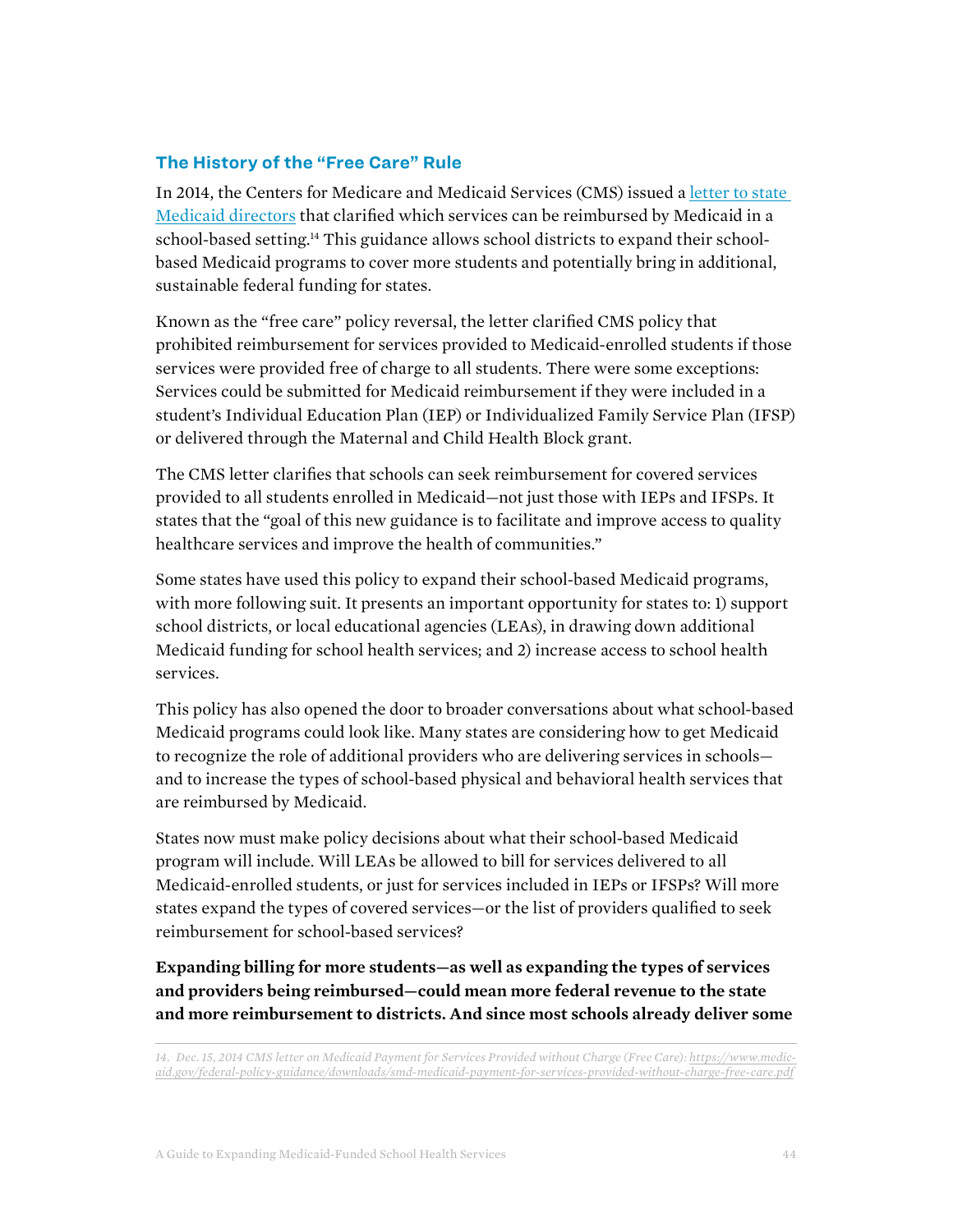## **of these services (and pay for them with education dollars), bringing in federal reimbursement can replace scarce education money and help stretch resources further.**

As a result, this can help ensure ongoing investment in and support for the delivery of school health services to students enrolled in Medicaid. And it could also ultimately help schools expand the staffing needed to provide physical and behavioral health services to students.

## BILLING MEDICAID

What does an expanded school-based Medicaid program mean for the process of billing Medicaid? For the most part, states will continue to bill using the same CMS-approved structures as before. In states that use a fee-for-service model, LEAs will continue to bill on a fee-for-service basis. In states that use a costsettlement model, LEAs will continue to use the random moment in time sampling methodology to apply their costs. But in each environment, more students will be included. There will need to be more LEA and provider training to ensure services are billed correctly.

Federal funds can be used to supplement education funds to increase provider capacity, add additional services, or plug budget holes to keep school health services strong. The "free care" policy reversal helps increase health equity across schools by targeting reimbursement to schools that have higher percentages of Medicaid-enrolled students.

Moving forward with a plan to expand school-based Medicaid takes time and coordination. But there are potentially huge benefits. Some states will need to pursue a formal state plan amendment (SPA) with CMS, while other states may be able to make the change at the state level. This will depend on the existing language in each state's Medicaid plan.

Many [state Medicaid plans codified](https://healthyschoolscampaign.org/wp-content/uploads/2017/07/MedicaidFreePolicyCare.revd_.10.20.pdf) the pre-2014 CMS policy by explicitly stating that school districts may only seek Medicaid reimbursement for health services delivered under a student's IEP.15 In order to bill for covered health services delivered to all students enrolled in Medicaid, those states will need to submit a SPA to expand that definition and to make changes to the types of eligible services and providers.

*15. Medicaid's "Free Care Policy:" Results from Review of State Medicaid Plans, National Health Law Program (2016): [https://healthyschoolscampaign.org/wp-content/uploads/2017/07/MedicaidFreePolicyCare.revd\\_.10.20.pdf](https://healthyschoolscampaign.org/wp-content/uploads/2017/07/MedicaidFreePolicyCare.revd_.10.20.pdf)*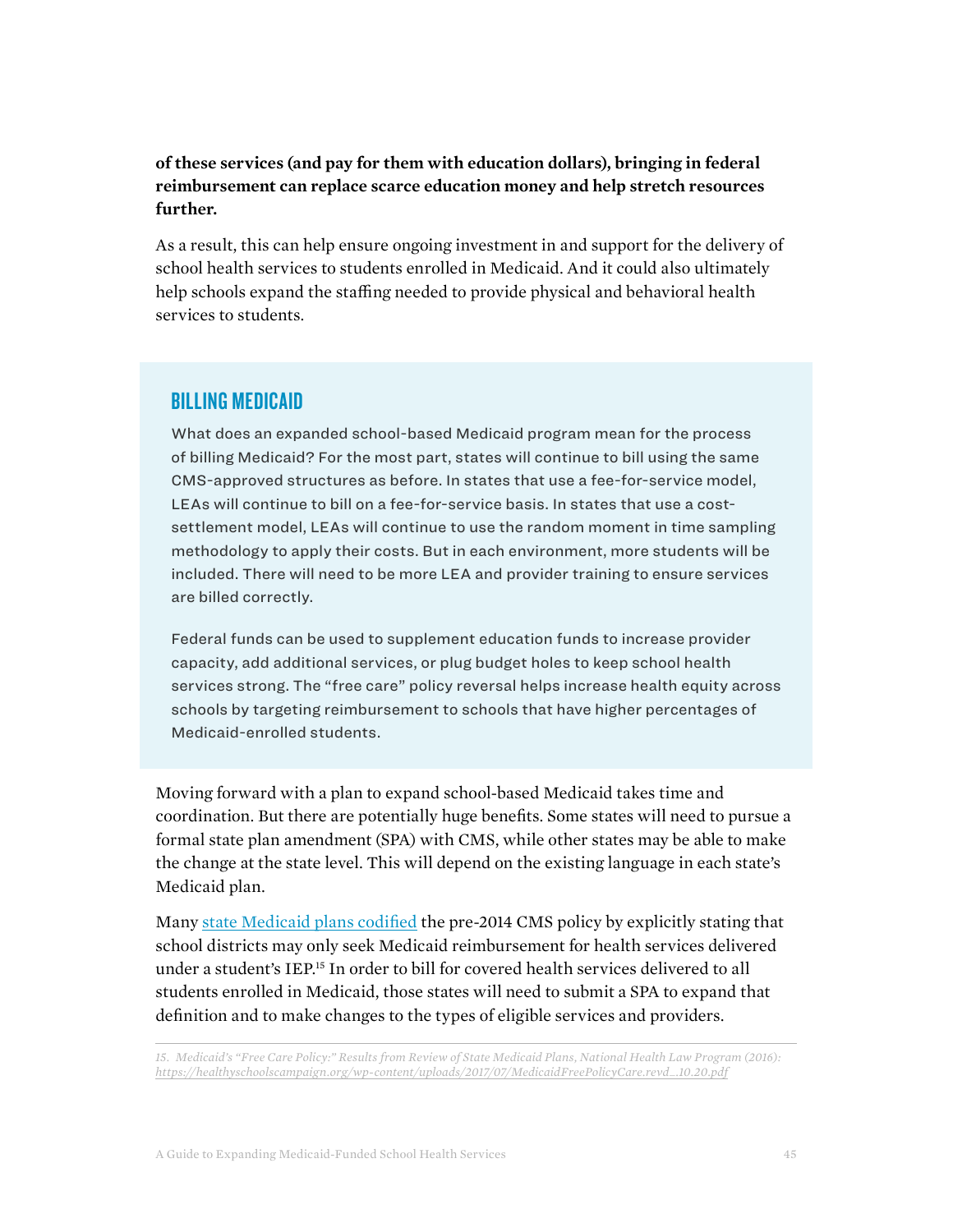It is also important to note that a small number of states codified the restrictive policy in state law as well as in their state Medicaid plan. For example, Florida and Maryland have state laws that limit LEAs to billing only for school health services included in a student's IEP. While state law can present a barrier to the implementation of the revised CMS policy, it can also serve as an important tool for catalyzing action.

# WHAT IS A STATE PLAN AMENDMENT (SPA)?

The Medicaid state plan is the formal, written agreement between the state Medicaid program and CMS that outlines the operational and policy decisions that determine who is eligible for Medicaid, what services and providers are covered, and how payments are set.

The state plan can be amended as needed to reflect changes in state policy and federal law and regulation. Changes or updates to the state plan are made through a state plan amendment (SPA). States can choose to submit SPAs on a variety of different policies, and CMS must formally approve the SPA before it can be implemented.

The Medicaid and CHIP Payment and Access Commission (MACPAC) has [excellent](https://www.macpac.gov/subtopic/state-plan/)  [information](https://www.macpac.gov/subtopic/state-plan/) about Medicaid state plans and the SPA process.

States that do not need to pursue a SPA are able to leverage the "free care" policy reversal to expand their school-based Medicaid programs without engaging CMS. In those cases, state policy and program decisions would determine the LEA's opportunity to begin billing for additional populations.

Every state has its own process for moving a SPA forward, but it's worth noting that state Medicaid departments change state plans regularly—and Medicaid officials can advise on the formal process for pursuing a SPA. In general, a state submits paperwork to CMS requesting the policy change and then works with CMS to iron out the details, with other stakeholders joining in as needed. While there are time clocks on how quickly the SPA process should move, CMS can start and stop the clock.

As of March 2022, 17 states—Arizona, Arkansas, California, Colorado, Connecticut, Florida, Georgia, Kentucky, Louisiana, Massachusetts, Michigan, Minnesota, Missouri, Nevada, New Hampshire, North Carolina and South Carolina—have successfully expanded their school-based Medicaid programs. There are a number of other states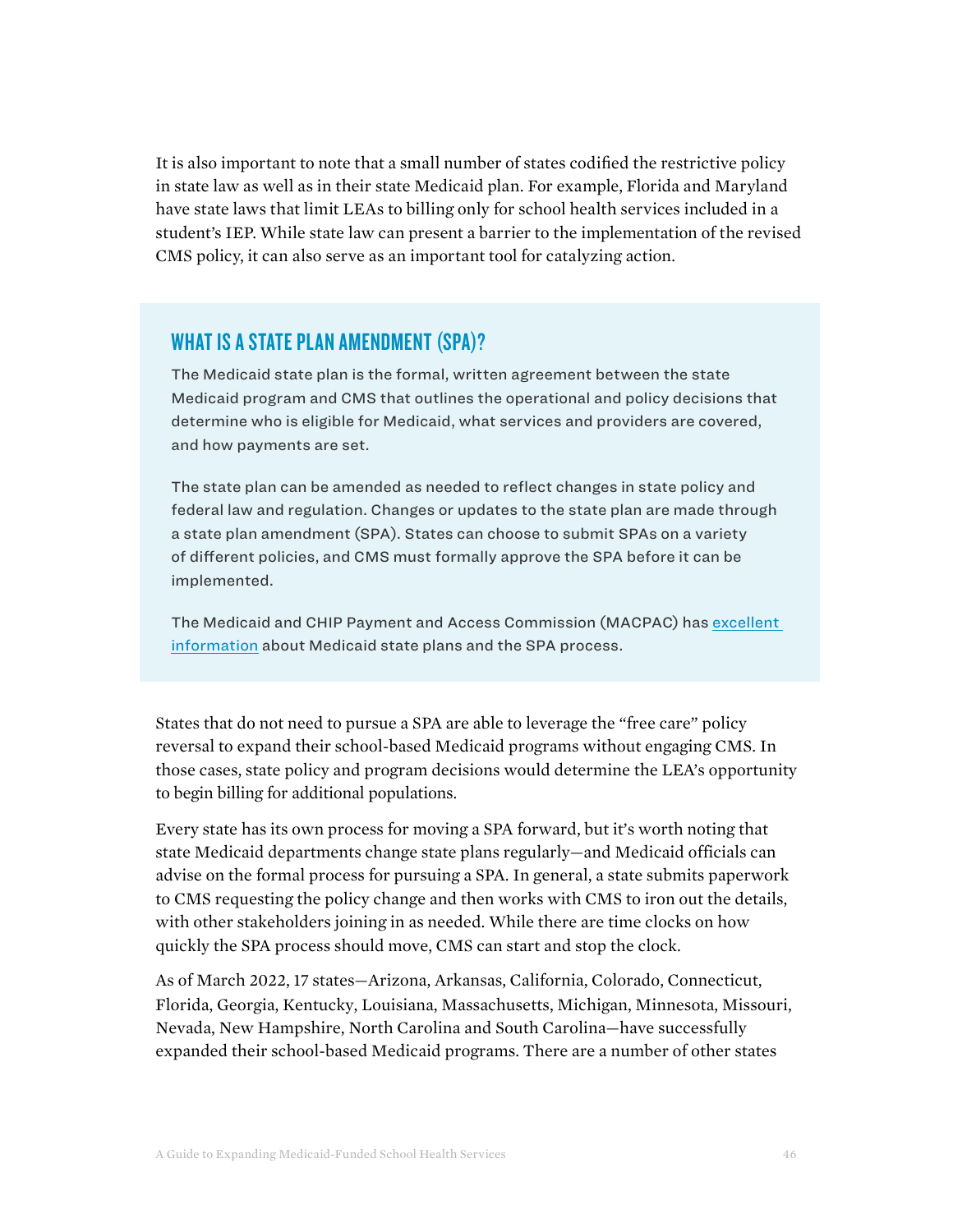where there is momentum for expanding the school-based Medicaid program, including Illinois, Indiana, New Mexico and Virginia.

The states that have expanded their programs each took a slightly different approach. A common feature among them is they all leveraged this unique opportunity to expand access to covered services and providers for all Medicaid-enrolled students. Here's how some of those states accomplished this.

#### Colorado

In 2020, [CMS approved](https://www.medicaid.gov/sites/default/files/State-resource-center/Medicaid-State-Plan-Amendments/Downloads/CO/CO-19-0021.pdf) a change to the Colorado state plan to allow school districts to bill for services delivered to all Medicaid-enrolled students, not just those with IEPs. In addition, the expanded school Medicaid program recognizes applied behavior analysts, speech language pathologist assistants and school psychologists as Medicaideligible providers.

#### Louisiana

In 2015, [CMS approved a change](http://ldh.la.gov/assets/medicaid/StatePlan/Amend2015/15-0019CMS.Approval.pdf) to the Louisiana state plan to remove the IEP requirement and to allow school districts to bill for school-based nursing services delivered to all Medicaid-enrolled students. Louisiana's first SPA was fairly narrow in that it was a limited expansion for school-based nursing. It did not add additional providers or services to the school-based Medicaid program.

Unofficial estimates from the state suggest that school-based Medicaid revenue has, over three years, dramatically increased as a direct result of this policy change, as has the number of school nurses statewide.

In 2020, CMS [approved an additional change](http://ldh.la.gov/assets/medicaid/StatePlan/Amend2019/19-0005/19-0005CMSApproval.pdf) to the Louisiana state plan that allows school districts to bill for all medically necessary services delivered to all Medicaid-enrolled students. This expands Louisiana's school Medicaid program to include services delivered by all Medicaid-eligible school health providers, not just school nurses.

#### **Massachusetts**

In 2017, [CMS approved a change](https://www.medicaid.gov/sites/default/files/State-resource-center/Medicaid-State-Plan-Amendments/Downloads/MA/MA-16-012.pdf) to the Massachusetts state plan to allow school districts to bill for all Medicaid-enrolled students and to allow billing for additional services and providers types. The state then spent time on building the necessary infrastructure for implementation. This expanded Medicaid program change went into effect in the 2019-2020 school year (billing is not retroactive back to 2016).

Massachusetts did have to apply for a SPA to make these changes to its school Medicaid program. Notably, CMS approved a new methodology that allowed the state to settle costs for IEP and non-IEP services separately. Under the expansion,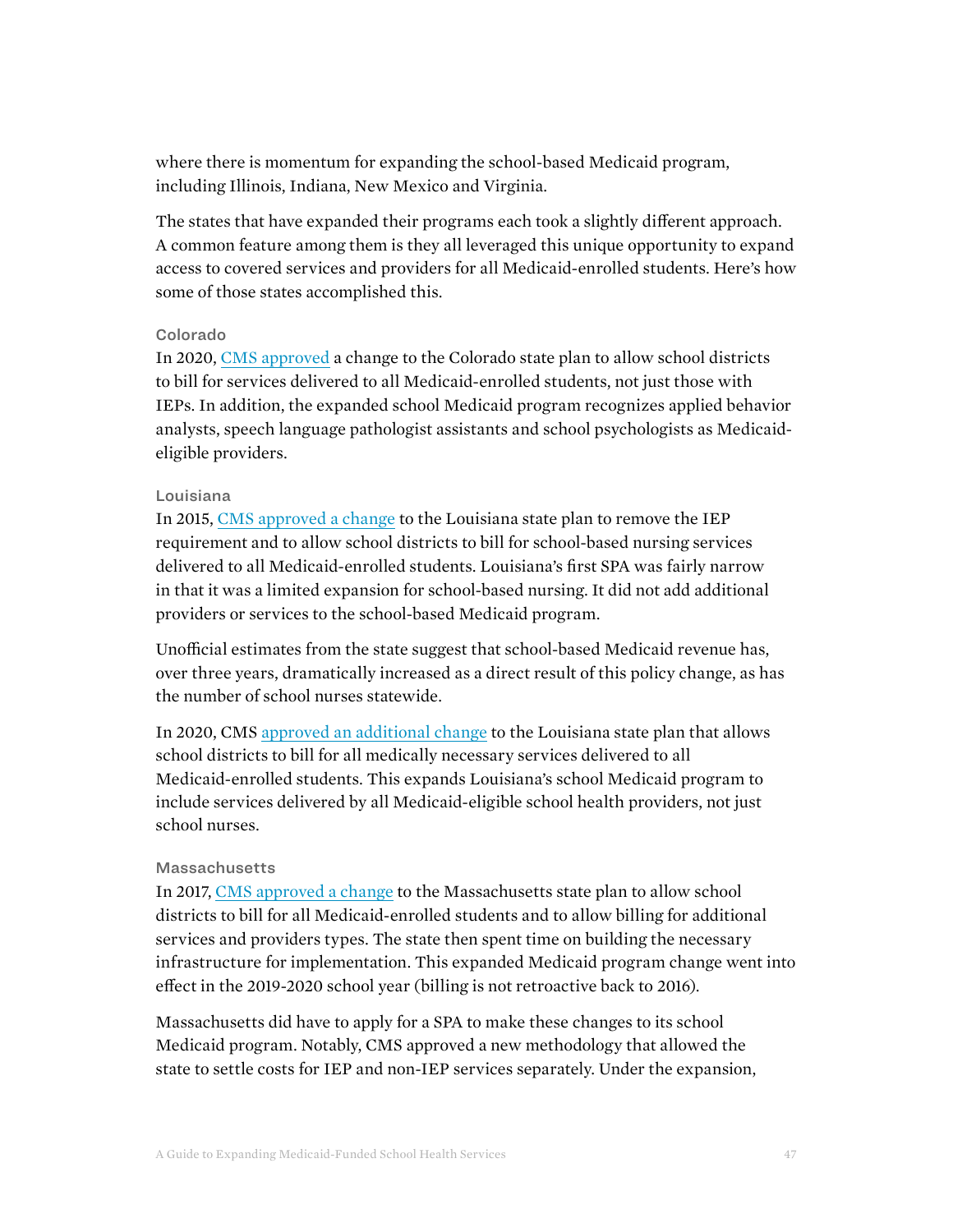separate calculations will be done based on a provider's time spent delivering either IEP or non-IEP services, as well as Medicaid eligibility rates for IEP services and non-IEP services. This important development helped the state ensure appropriate reimbursement for each set of students.

Massachusetts also provides an example of a state that used its SPA to expand the types of services and providers covered by the school-based Medicaid program. The SPA makes clear that coverage applies to all medically necessary services covered by MassHealth (the state's Medicaid program) and provided in a school-based setting to Medicaid-enrolled students. It also stipulates that the LEA may seek reimbursement for those services. Additional details are available in [this brief](https://www.communitycatalyst.org/resources/publications/document/2017/MA-SPA-Brief_FINAL_12-12-17.pdf) prepared by Community Catalyst, Healthy Schools Campaign and the National Health Law Program.

#### Michigan

In 2019, [CMS approved](https://www.medicaid.gov/sites/default/files/State-resource-center/Medicaid-State-Plan-Amendments/Downloads/MI/MI-18-0013.pdf) Michigan's SPA to allow districts to bill for school-based services provided to both IEP and non-IEP students. Michigan's approach greatly simplified the SPA for by covering all medically necessary services included in Medicaid's comprehensive Early, Periodic, Screening, Diagnosis and Treatment (EPSDT) benefit.

The SPA also enhances and clarifies the list of qualified providers in the Medicaid state plan who can claim for services provided to Medicaid-enrolled students. The newly added providers include nurse practitioners, physician assistants, clinical nurse specialists, marriage and family therapists, behavior analysts and assistant behavior analysts, school social workers and school psychologists.

#### Missouri

In 2018, Missouri expanded its school-based Medicaid program to allow billing for behavioral health services for all Medicaid-enrolled students, not just those with IEPs. Medicaid will now reimburse for services delivered in a school by district-employed providers or by external (i.e., not district-employed) providers who are permitted to practice in the school.

Missouri did not need to apply to CMS for a SPA to make this change because of the way its state plan was written; instead, Missouri executed these changes through [state](https://dss.mo.gov/mhd/providers/pdf/bulletin40-54_2018apr17.pdf)  [rulemaking](https://dss.mo.gov/mhd/providers/pdf/bulletin40-54_2018apr17.pdf).

After consultation with a range of stakeholders, the state expanded its program to behavioral health services, as this was deemed the greatest student need. The state wanted to offer school districts the ability to bring in more revenue for services delivered by district-employed providers and address workforce shortages by allowing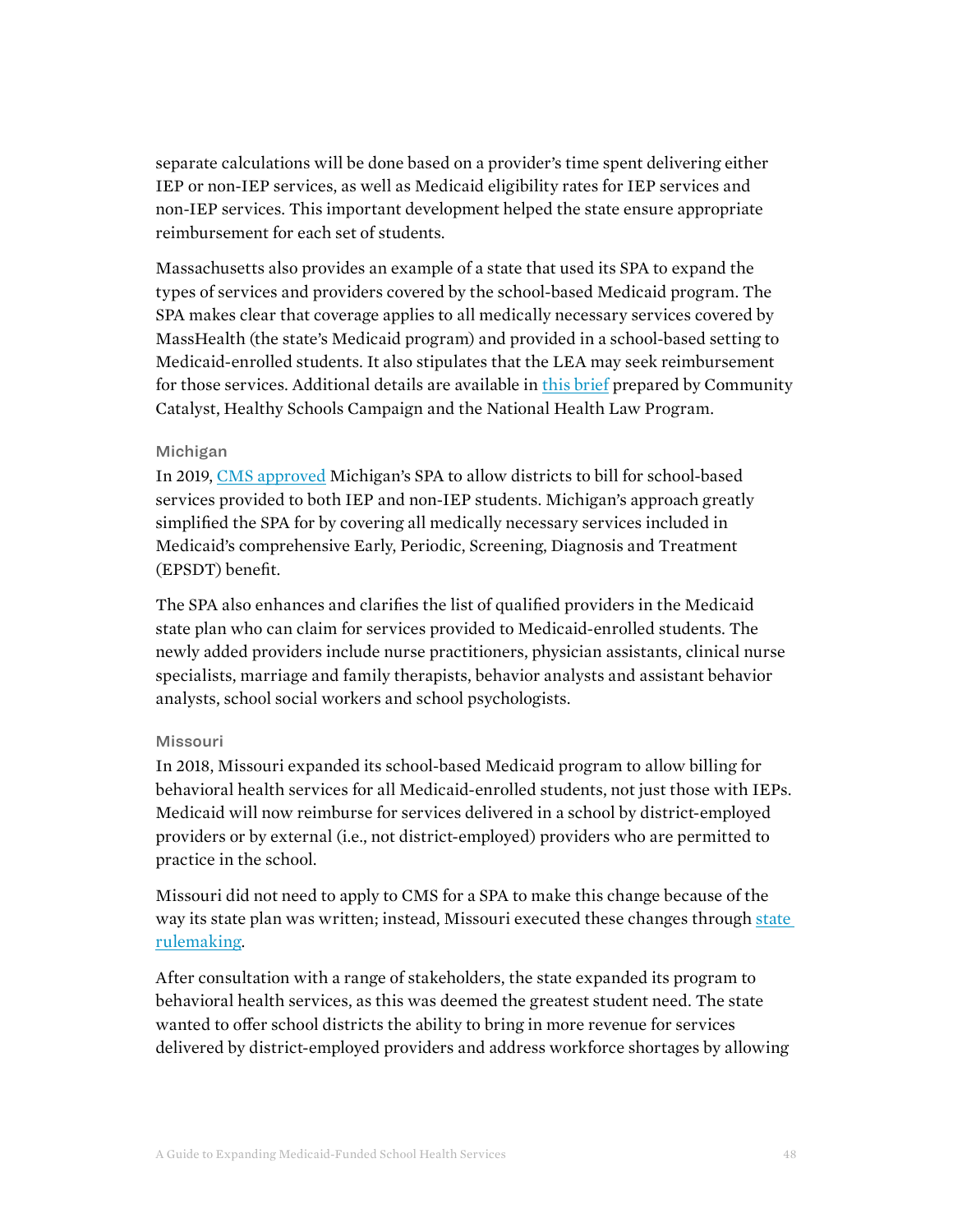community-based providers to deliver services in schools.

Missouri's expansion was unique for its emphasis on encouraging partnerships with community-based providers, including community mental health centers. Many Missouri school districts do not participate in the school-based Medicaid program, or have concerns about their bandwidth to do additional billing. At the same time, some school districts have strong relationships with community-based providers that can expand the available workforce. To encourage these partnerships, Missouri clarified that any qualified Medicaid provider can deliver services in schools.

#### North Carolina

In January 2019, [CMS approved a change](https://www.medicaid.gov/sites/default/files/State-resource-center/Medicaid-State-Plan-Amendments/Downloads/NC/NC-18-0005.pdf) to the North Carolina state plan, allowing school districts to bill for nursing, counseling, occupational therapy, speech language therapy and physical therapy services for all Medicaid-enrolled students. The schoolbased Medicaid program also now allows billing for vision screening and clarifies the definition of hearing services. The state did need a SPA to make the policy change to expand billing for all Medicaid-enrolled students and to expand services and provider types.

In many ways, the North Carolina SPA is similar to the Massachusetts SPA. One key difference is that North Carolina does not cover all medically necessary services provided in schools in the same way that Massachusetts does. North Carolina's school-based Medicaid program is limited to the specific services outlined in the plan. Additional details are available [in this analysis](https://drive.google.com/file/d/1_k_raN17j8_MkkR8KAfi1_fv6dWIORIy/view) prepared by Community Catalyst.

#### South Carolina

In 2016, South Carolina started permitting districts to bill for eligible services delivered to all Medicaid-enrolled students. There were no restrictions in South Carolina's state Medicaid plan that precluded it from taking full advantage of CMS policy. As a result, the state did not need to submit a SPA, nor did it need approval from CMS.

A particular focus for expansion has been nursing services provided by the school districts and behavioral health provided in collaboration with the state's Department of Mental Health.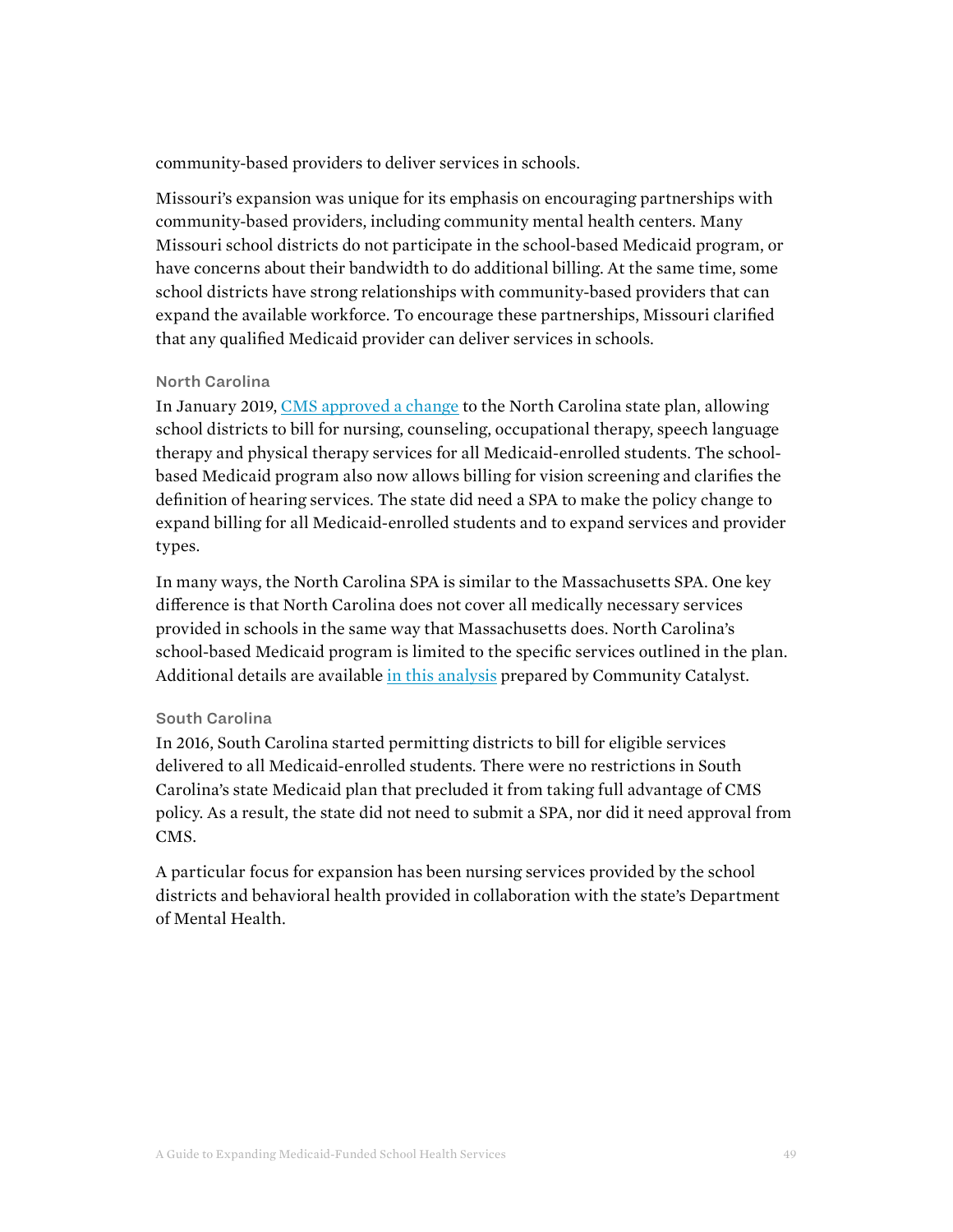## COLORADO'S SCHOOL-BASED MEDICAID DEMONSTRATION PROJECT

The demand for school health services—and in particular, mental health services—is increasing. Unfortunately, meeting that demand has been a challenge for schools and school districts. Local education agencies (LEAs) and state budgets are already stretched thin. Schools need new resources to increase access to critical services.

In 2020, the Centers for Medicare and Medicaid Services (CMS) approved an amendment to Colorado's Medicaid state plan that will bring new federal resources to help meet this need.

In advance of pursuing the state plan amendment (SPA), Colorado conducted a rigorous pilot study to better understand the financial impact of expanding its school Medicaid program and to make data-informed decisions about how best to move forward.

With the participation of eight districts—including large, small, urban and rural districts—the study looked at Medicaid eligibility, time study response and notification time, existing Medicaid-eligible providers, and potential eligible provider groups.

The pilot found that expanding Medicaid to allow claiming for all Medicaid-enrolled students and to allow claiming and reimbursement for several new provider types, including school psychologists, would result in an increase in federal Medicaid revenue.

Based on the results of the expansion study, the state moved forward with submitting a SPA.

For a detailed analysis of Colorado's pilot study and its financial analysis, more information is available in the case study: [Understanding the Financial Impact of](https://healthystudentspromisingfutures.org/wp-content/uploads/2020/09/CO-RMTS-Case-Study-HSPF.pdf)  [Expanding Medicaid Funded School Health Services in Colorado](https://healthystudentspromisingfutures.org/wp-content/uploads/2020/09/CO-RMTS-Case-Study-HSPF.pdf)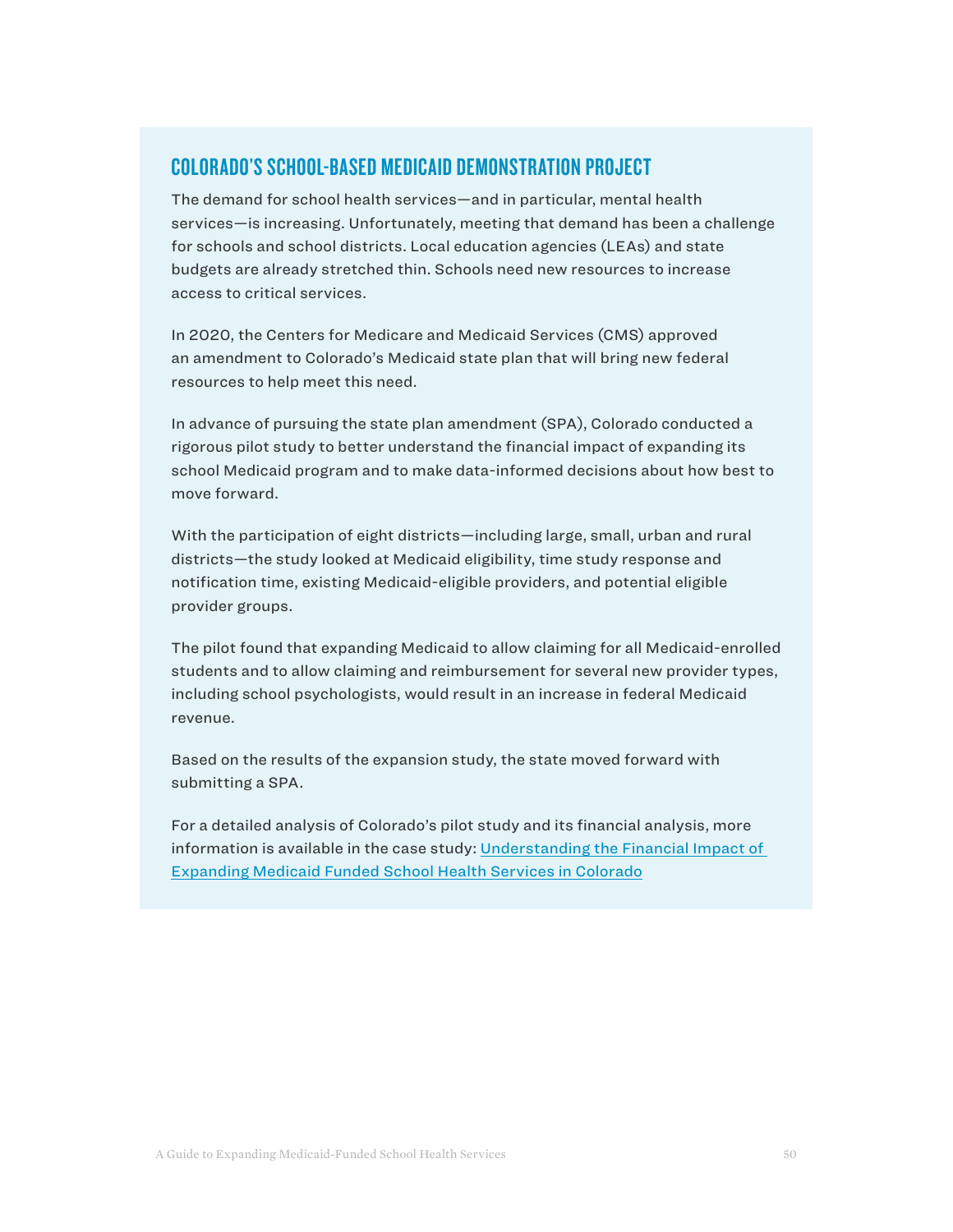# POSITIVE FINANCIAL IMPACT OF EXPANDING SCHOOL-BASED MEDICAID

Expanding school-based Medicaid programs to allow claiming for all students, as well as for more services and providers, makes financial sense for states. Estimates suggest that states can expect to see significant increases in new federal resources.

- Louisiana was the first state to expand its program and did so just for school nursing services. A follow-up [financial analysis](https://drive.google.com/file/d/1jseojUfNg40KC7ZLl7EmMXKRLmMJrgSm/view?usp=sharing) shows a 35% increase in Medicaid revenue since implementation of the expansion. The program was such a financial success that the state did a second expansion to include all eligible providers and services.
- Colorado ran a pilot project to better understand the financial impact of expanding its program. Based on this analysis, the state estimated that expanding school Medicaid would lead to an increase of around \$8 million. The statewide net reimbursement for FY 2017-18 was \$44 million, so this is a significant increase.
- Voices for Georgia's Children [did an analysis](https://drive.google.com/file/d/1XCV9e54CupVRDnA5T6Pw8Z6DPJzkbOck/view) that estimated Georgia's expansion to allow claiming and reimbursement just for school nurses would bring in an additional \$48.6 million in federal revenue.
- Michigan expanded its program to allow claiming for all Medicaid-enrolled students and added a number of additional providers, including master'slevel school psychologists and behavioral health analysts. Just from billing for school psychologists, the state projects an [increase of \\$14 million.](http://www.healthystudentspromisingfutures.org/wp-content/uploads/2019/12/ExpandingMichiganSchoolBasedMedicaidProgram.pdf) The overall projections estimate an increase of around 250% once the expanded program is fully implemented.
- North Carolina's expansion allows districts to access reimbursement for a wide range of services. In the first school year following expansion (2019-20), the state saw a **35% increase in Medicaid reimbursements** with no financial outlay for the state Medicaid agency.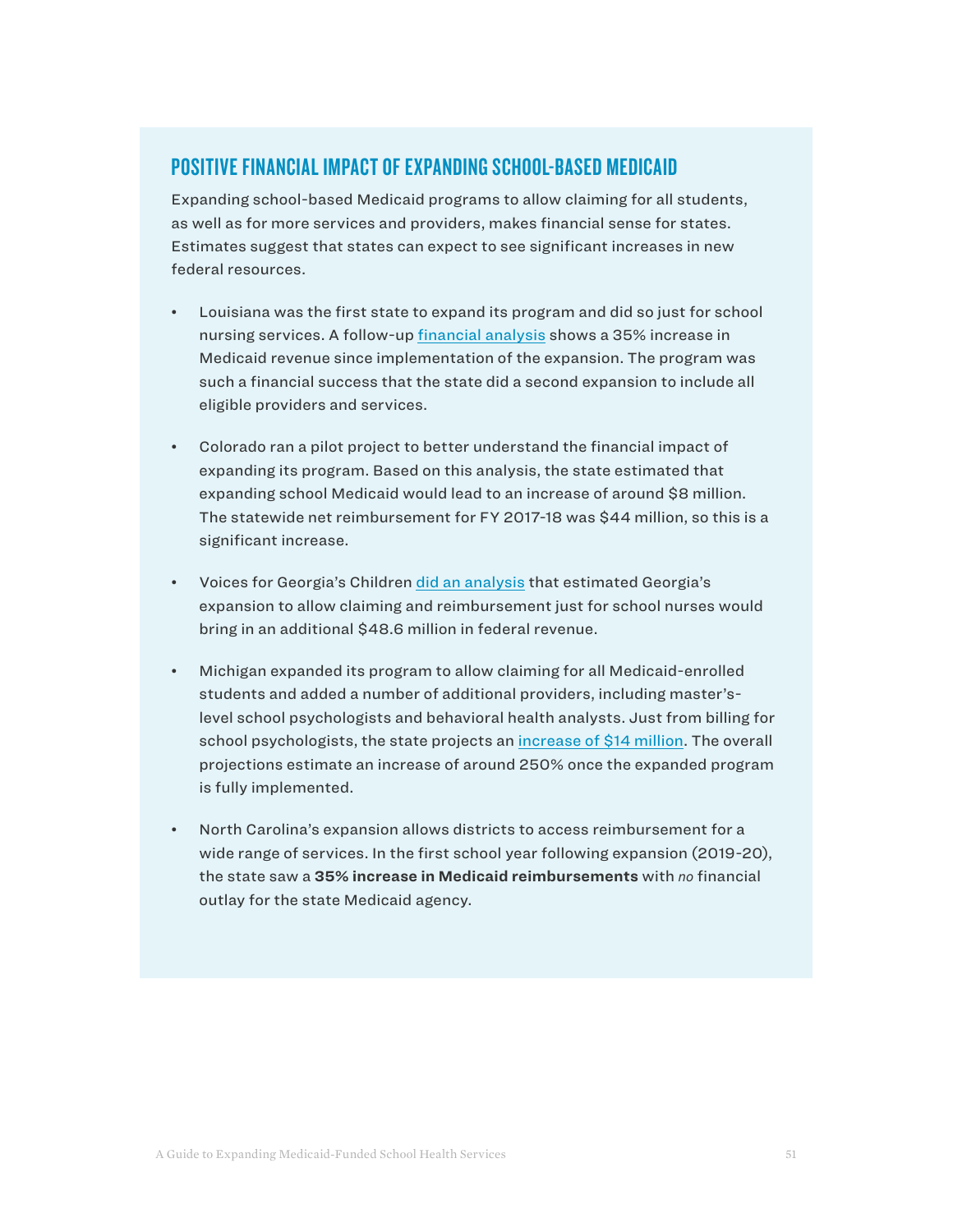## **Seizing the Opportunity**

There is now a significant amount of activity around school-based Medicaid. Many states are considering expanding the program to include billing for all Medicaidenrolled students—and to add additional services and provider types to the list of covered benefits and services. A significant number of states have expressed interest in expanding their programs to increase access to behavioral health services to address unmet mental health needs.

As a result, many states already have—or are planning to—submit SPAs. Community Catalyst and Healthy Schools Campaign regularly update a state activity brief pertaining to school-based Medicaid expansion: [bit.ly/freecareupdate](http://bit.ly/freecareupdate)

Now is the time to engage in the conversation. Some issues and questions to consider include:

- · **My state is pursuing opportunities to expand school-based Medicaid, and I want to be at the table.** *Who is convening the stakeholders in my state?*
- · **I see students whose needs aren't being met in school or in the community.** *How can my LEA expand school-based health services? Can we leverage CMS policy to increase the types of services and providers that are reimbursed by Medicaid?*
- · **It looks like my state is interested in submitting a SPA.** *What are the details? Which students does it affect? Does the SPA expand school-based Medicaid to cover additional providers or services?*
- · **I want to increase mental and behavioral health services in schools.** *Does CMS policy present an opportunity to increase funding for my state to expand access to these services?*
- · **I really want to get engaged but have no idea how to participate.** *Who is working on expanding school-based Medicaid in my state? Is my LEA's Medicaid coordinator involved? What about children's advocacy groups?*